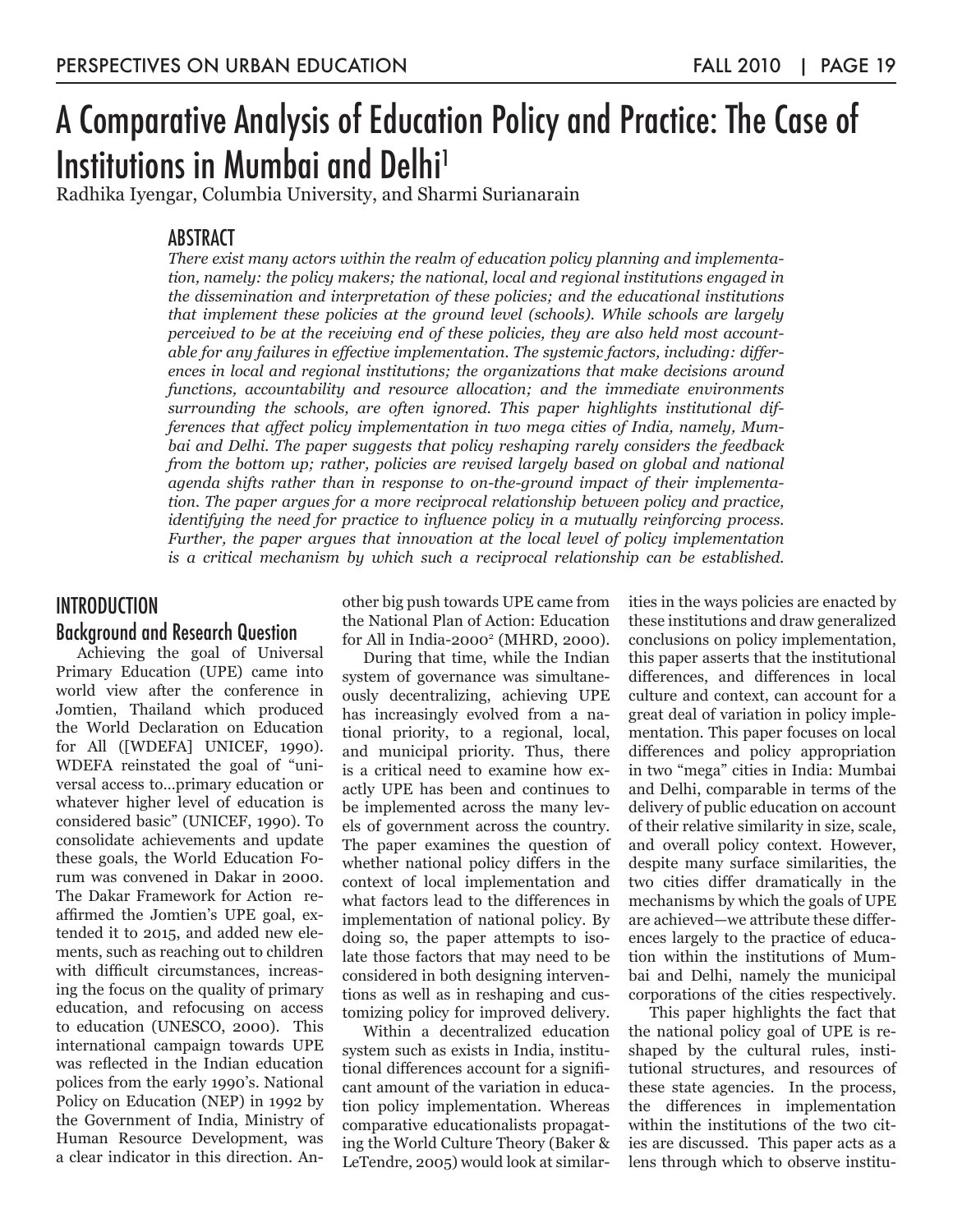tional characteristics that reflect educational practices in the two cities. The intention is not to make the practices of these two institutions converge, as there will always be cultural and contextual differences in the two cities. Rather, it is to expose us to the different ways of achieving the goal of Universal Primary Education. It describes the constant struggle that the municipal corporations face on the ground with underlying systemic forces.

# LITERATURE BACKGROUND

Comparative analysis of institutions at multiple levels is not new to the field of international education. Earlier works like that of Bray and Thomas (1995) emphasize the importance of multilevel analyses and mention that such an exercise adds balance and completeness to the research. They argue that much of the previous work has remained confined to the individual, classroom, school, and perhaps district levels. The authors suggest that adding multiple levels (state and national) would bring different insights and a better understanding to the issue under consideration. They argue that both macro and micro understanding of educational processes may help policy, planning, and implementation. This paper uses multi level analysis by taking a closer look at the relationship between these institutions and the state government, particularly in terms of the use of resources.

The characteristics of institutions have a multiplier effect on many dimensions of other institutions, extending to even actors in these institutions. Sewell (1992) highlights the fact that structure is in fact "dual"—comprising both material resources (such as funding, language) and cultural rules (including practices that are elaborated within a given environment). The social "structure" of any system (including an education system) is thus simultaneously composed of cultural rules and resources. This theory also highlights the fact that there exist potentially conflicting structures within the system, which serve to reinforce or undermine each other.

In a similar vein, Cummings' "In-

stitutionS Theory" suggests that institutions are comprised of complex procedures oriented towards realizing a particular goal and that institutions and their core values shape the behavior of actors within the institutions (Cummings, 1999). This perspective may emphasize that core values and objectives are solely responsible for the behavior of actors within the institutions, and may deny a role for the external environment and the context within which institutions operate. Berger and Luckmann (1966) outline a more interactive approach to the shaping of institutions, culture, and structure, suggesting that actions, norms, and behaviors are institutionalized because of meaningful reciprocity. This perspective adds a dimension of recursivity to the process of institutionalization—institutional behavior, norms, and values are not only shaped by the combination of rules and resources but also shape the rules and resources themselves. Using some key factors, this paper attempts to understand how institutions in the two cities have shaped the behavior and perceptions of other actors and institutions within and around them. The paper will contribute to the existing literature by analyzing patterns of institutional impact in the international education context.

#### METHODOLOGY

The paper follows a "problem-approach" methodology as described by Holmes, which focuses on educational problems in the context of two cities (Cummings, 1999, p.416). The paper uses the framework of comparative institutional analysis as a form of inquiry, where it analyzes and compares two institutions in two mega cities in India. A multi-level framework has been borrowed from Bray and Thomas (1995) to understand policy planning and implementation through the relationship of the state governments and the municipalities. The paper first discusses in detail those aspects that constitute the social structure and practice of policy within the educational systems in both cities, namely: cultural rules and resources. The cultural rules include the enacting of roles within the current organizational structures of the municipal corporations. The resources encompass funding and financing within the educational system of each city. The interaction of these two sets of variables results in the practice of education delivered and experienced on the ground.

The two institutions analyzed in this paper are the Municipal Corporation of Greater Mumbai (MCGM) and the Municipal Corporation of Delhi (MCD). Specifically, the paper looks at four aspects of these institutions, including: environment, resources, administration, and rules. Our paper suggests that these four aspects taken together shape the institutions of primary education within Mumbai and Delhi, and in turn, the delivery and experience of education on the ground.

By no means does this paper attempts to outline a comprehensive set of reasons for the performance of primary schools in Mumbai and Delhi. Conversely, the paper is an attempt to set out a compendium of institutional factors that must be considered in understanding the delivery of primary education within each city, and in turn the factors that need to be considered in designing interventions to improve the system's performance as well as in reshaping educational policy. The paper is the first of its kind to analyze the municipal corporations of the two cities in the context of education.

# OVERALL CONTEXT: NATIONAL POLICY The History of Indian Municipalities

Sharma (2007) traces the municipal administration of India to the Indus Valley civilization (around 2300 BC) and cites Golden Childe who notes, "well planned streets and a magnificent system of drains, regularly cleared out; reflect the vigilance of some regular municipal government"(p.1). He explains the first modern civic administration in urban India was the municipal corporation of the former Presidency town of Madras in 1688, followed by Calcutta in 1876 and Bombay in 1888. The Viceroy of India (1880-84), Lord Ripon is referred to as the father of local selfgovernment in India for his efforts to strengthen the municipalities (Sharma, 2007). Statewide Municipal Corpora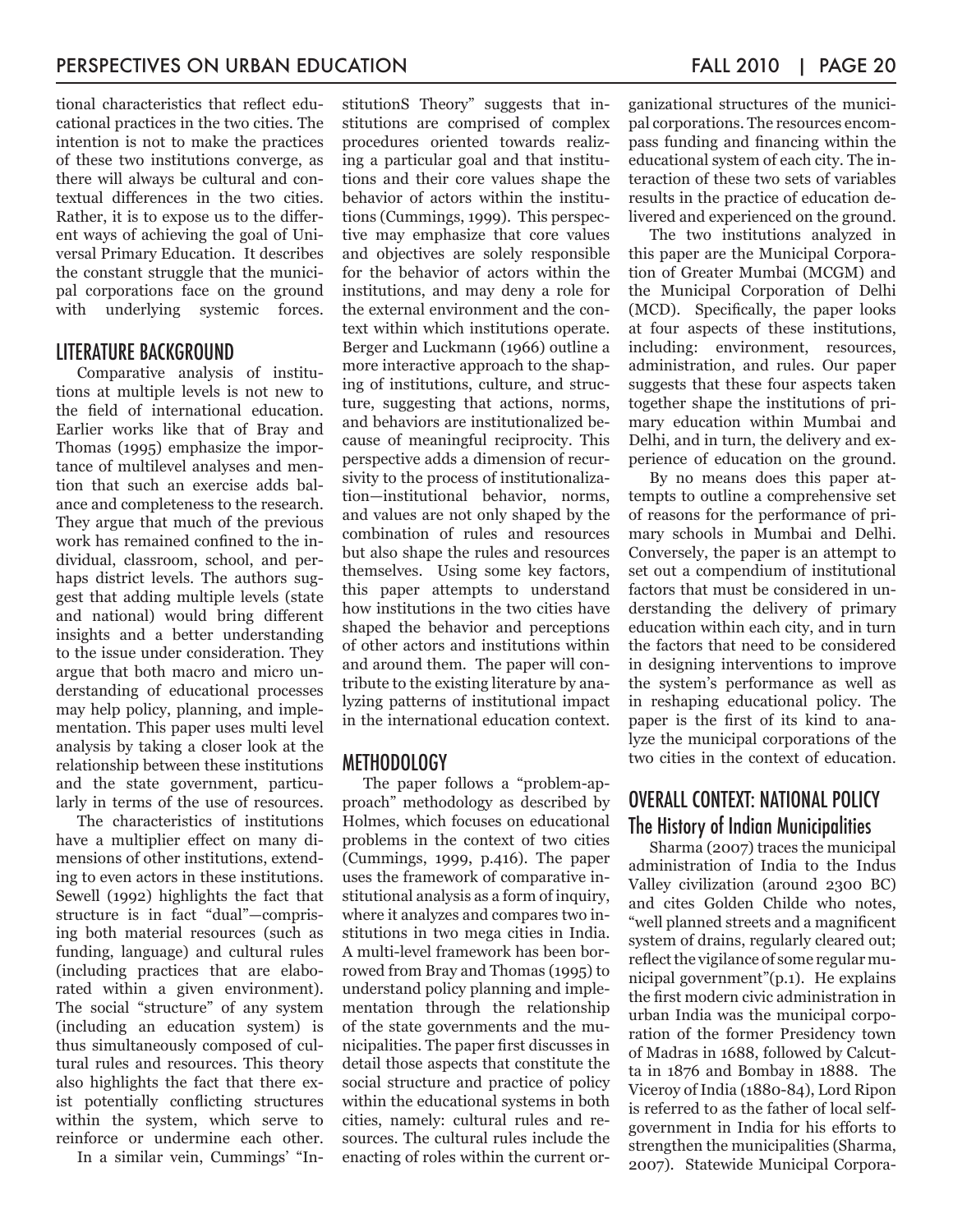tion Acts came about in 1949 with Bombay, 1957 with Delhi and 1964 with the state of Gujarat. In order to provide a common framework for the urban local municipalities and to help strengthen their functioning as effective democratic units of self-governments, the Indian Parliament amended the constitutions (called the 74<sup>th</sup> Amendment Act of 1992) and provided the constitutional status to "municipalities" (Sharma, 2007). This Amendment laid down the specific formal guidelines on the composition of the municipalities; composition and constitution of Ward Committees, District Planning Committees; Seats reserved for minority groups; power authority, duration, dissolution and elections of the municipalities; and the constitution of the State Finance Commission. Sharma (2007) mentions that the  $74<sup>th</sup>$  Constitution Amendment gave the municipalities constitutional status by which their authority was recognized by the state government.

Although the  $74^{\text{th}}$  Amendment does not mandate the city municipalities to take the delivery of education as their responsibilities (the  $12<sup>th</sup>$ schedule inserted in the Indian constitution through  $74<sup>th</sup>$  amendment does not mention education as one of the 18 subjects on which Municipalities have exclusive jurisdiction), the Municipal Corporation of Delhi and Greater Mumbai include UPE as one of their departments by virtue of their pre-existing legislations (Sharma, 2007). Thus, the institutional frameworks of the two cities are comparable in their idiosyncrasy and complexity.

# Education within the Municipalities of Mumbai and Delhi

India's education policies since 1986 have been redistributive in nature, with a mission to universalize elementary education by giving special attention to the marginalized. Further, the policy also outlines the need to understand the mechanisms of delivering primary education to its population. In so doing, the policy statement articulates the need to understand the institutional context within which delivery of education operates:

[I]t is recognized that the objective of democracy, social justice, and equality can be achieved only through the provision of elementary education of equitable quality to all. We cannot improve the economic situation of the under privileged families, so that we have fewer number of families to cater to. But what we can do is to understand our institutions and their response to crises. If we understand the underlying systemic factors, they could be potential solutions to many practice issues. And whereas it is also imperative to improve the present delivery system of elementary education, by, inter alia, greater decentralization of its management, and making it sensitive to the needs of children, especially of those belonging to disadvantaged groups. (MHRD, 2005)

It is within this overall policy context that the institutions within the cities of Mumbai and Delhi operate. Within each of the perspectives considered (environment, resources, administration, and rules) we will outline each city's approach to meeting the goals of UPE within the particular perspective examined.

# INSTITUTIONAL ENVIRONMENT: THE URBAN CONTEXT

Table 1 provides an overview of the institutional comparison in the context of the two cities in question.

The table shows the difference in the governance structure regarding the provision of basic education. In both

# TABLE 1: Pattern of Education and Growth of Enrollment in Government Primary Schools in Mumbai and Delhi

| City   | Provision of Schools in the City      |                                                 | Is the child from<br>government primary<br>schools required to<br>cross over to private | Rate of growth of<br>enrollment in Mu-<br>nicipal/State primary<br>schools |
|--------|---------------------------------------|-------------------------------------------------|-----------------------------------------------------------------------------------------|----------------------------------------------------------------------------|
|        | Who directly runs<br>primary schools? | Who directly runs<br>secondary schools?         | aided schools for ac-<br>cess to the cheapest<br>available secondary<br>education?      |                                                                            |
| Mumbai | Municipal<br>Corporation              | Through "aided"<br>Private secondary<br>schools | Yes                                                                                     | Negative $(-4.32)$                                                         |
| Delhi  | Municipal<br>Corporation              | Delhi Government                                | $\rm No$                                                                                | Positive $(2.43)$                                                          |

Source: Juneja (2005).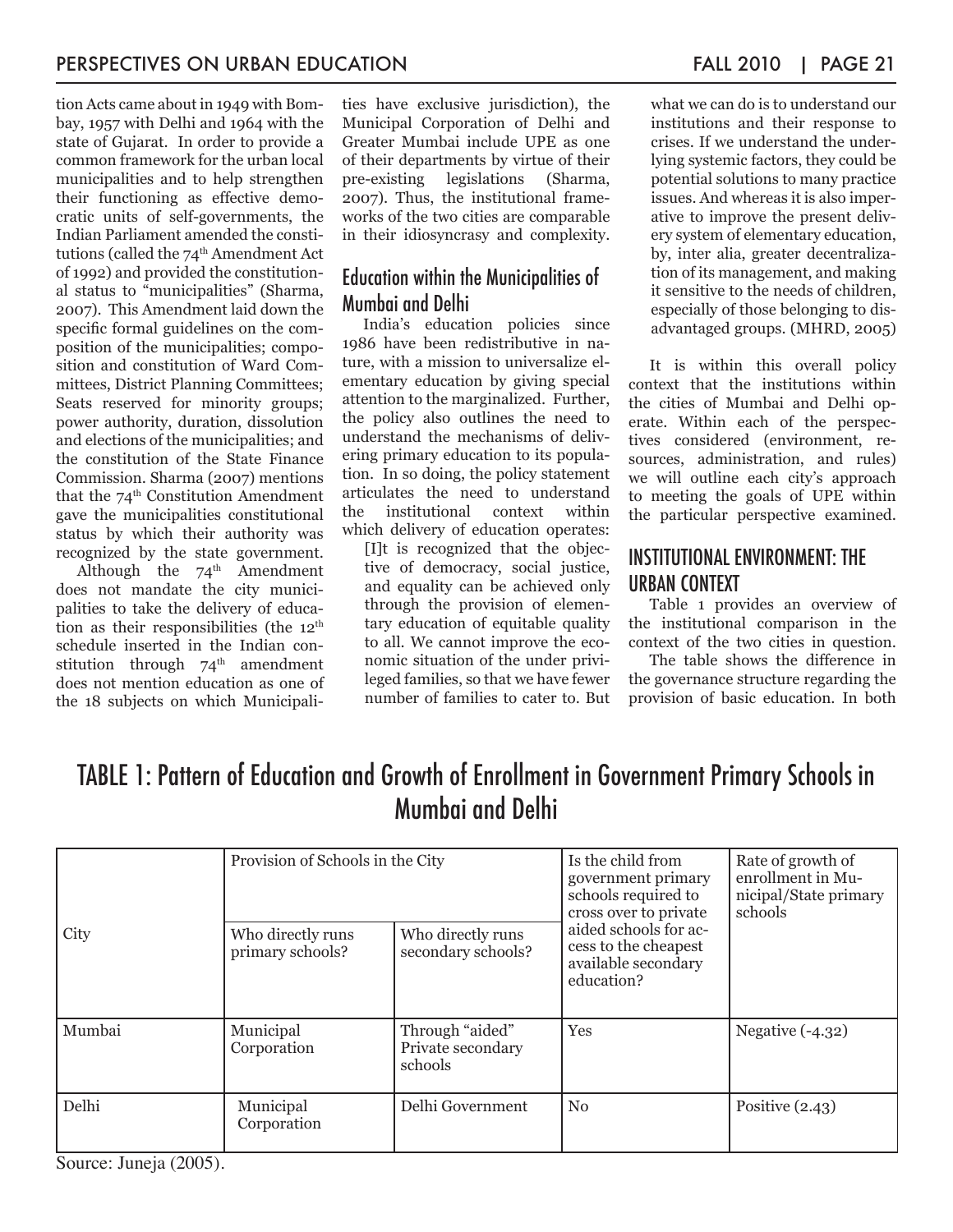the cities, the primary schools are not managed by the same administrative body as the secondary schools. This would involve multiple organizations and government structures working towards the UPE goal. The change in the organizational structure from primary to secondary schools in each city is accompanied by different organizational structures in both the cities. This results in adding more complexity to the already existing multi-institutional structure in the provision of basic education. To add to this are the inherent differences in the contextual factors of the two cities, as explained below.

# The Urban Context: Mumbai

Public education within Mumbai is faced with a number of unique challenges. The city's schools are faced with problems including child labor, multilingualism, significant gender disparities, and marginalized tribal communities. These factors, among others, potentially complicate the successful implementation of education policy in the city. The Mumbai Department of Education states, "providing primary education to children from the age group of 6 to 14 [is] an obligatory duty of the Municipal Corporation of Greater Mumbai (MCGM). The goal of the Education Department is to encourage the poor and the needy through various programs and projects towards literacy" (MGCM, 2009).

Different institutions at various levels cater to the educational needs in Mumbai. The secondary schools and higher education are mainly supported by the State Government, Central Government as well as some private institutions regulated by the Governments, whereas primary education is mainly the responsibility of the MCGM. MCGM currently serves 485,531 students in 1181 schools with a total teaching staff of 13911 (MCGM, 2009). Further, the MCGM is the only Municipal Corporation in India that provides public education in eight different languages –Marathi, Urdu, Hindi, Gujarati, English, Tamil, Telugu and Kannada. The Education Department of the MCGM has also recognized 975 private schools to impart education; out of these, 401

schools are given aid by the MCGM. At present there are about 207,480 students in these 401 private primary aided schools and 248,821 students in unaided schools with a total teaching staff of 9129 teachers, staff and special education teachers. 49 secondary schools with 55,576 students also come under the purview of MCGM (MCGM, 2009). Apart from these main responsibilities, the MCGM also runs six teacher libraries, four reading halls to promote libraries as a part of the curriculum; inservice teacher training component; an art and music academy; a language development project funded by the Ford Foundation for all the eight core languages and the school feeding program that provides mid day meals to all students in the school premises (MCGM, 2009). In order to address some of the problems of child labor, the state government established primary schools in the vicinity of sugarcane factories in order to provide education to children of sugarcane workers. Further, the *Mahatma Phule Shikshan Yojana* established centers catering to urban child labor and shelterless children who are deprived of primary education. These centers cater to at least 10-20 children and are run by voluntary organizations. To incentivize the education of girls and to address the priorities of redistribution to the marginalized, an attendance allowance scheme was introduced specifically for females. Under this scheme, the parents of girls would receive Rs.1.00 per day for 220 working days in a given academic year (Government of Maharashtra, 2002).

#### The Urban Context: Delhi

The Municipal Corporation of Delhi (MCD) has under its purview 1819 MCD primary schools and 46 aided and 323 recognized primary schools reaching out to around 900,000 children (MCD, 2009). The schools are located in 12 geographical units called zones and are further divided into 268 wards. Public education in the city of Delhi focuses more strongly on the problem of dropouts from school on account of frequent migration and economic issues. These issues are played out in a relatively more homogeneous population base than Mumbai. The Delhi Government, with the help of NGOs, started "learning centers" for out-of-school children, under *Sarva Shiksha Abhiyan* ([SSA] Education for All in the Indian context) that focused on parent contact and motivation. The geographic spread of the city of Delhi complicates the delivery of primary education. Further, to incentivize the education of girls, the Delhi government provides free transport to female students in rural areas as well as stipends to girls in addition to the free supply of textbooks, stationery and uniforms. The Delhi Government is also working on a streamlined teacher recruitment drive by accurately assessing teacher requirements well in advance.3

# The Urban Context: Comparative Analysis

The urban environments of the two cities constrain the delivery of education by limiting the extent to which education can be delivered and how (e.g., distance in Delhi, language in Mumbai). While there exist common patterns of prioritization (e.g., education for girls), the specific priorities within each urban context dictate what should be prioritized within each context (out-of-school children in Mumbai, migrant children in Delhi). At a very high level, Delhi appears to be faced with challenges largely related to scale of provision of education (distance, coverage), whereas Mumbai is faced with problems largely due to the scope of provision (language, dropouts). These challenges necessitate a different set of responses and priorities. However, while these could be seen as institutional constraints, they could simultaneously encourage innovative responses to the unique and real contexts—such as the establishment of schools in close proximity to areas of work in the case of sugarcane factories in Mumbai (as mentioned before). The delivery of education within each city is thus shaped by and shapes their institutional environment.

# INSTITUTIONAL ADMINISTRATION: PLANNING AND ORGANIZATION

The focus of this section will be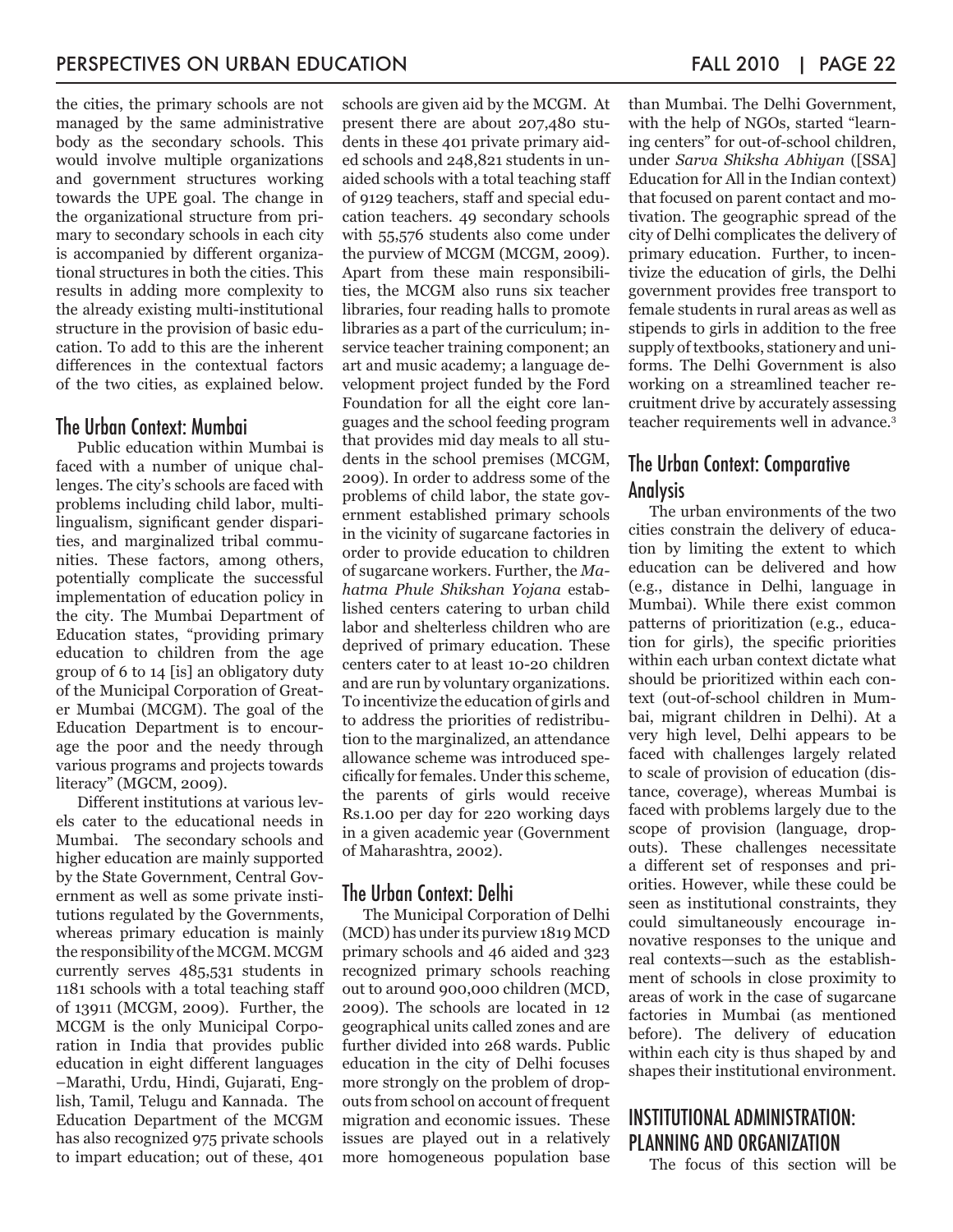Figure 1. Municipal Corporation of Greater Mumbai (MCGM)- Education Department



Source: Juneja (2001); Govt. of Maharashtra (2002).

on the differences in the administrative and organizational structures of the MCGM and MCD. (For additional detail see Figure 1-2).

#### Municipal Planning and Education: Mumbai and Delhi

For the purposes of municipal planning and organizing, the city of Delhi is divided into sub-units called *kshetras4 ,* Mumbai into units called *prabhags*. The concept of the *kshetra* originates from the catchment area of the schools, whereas *prabhags* are based on the divisions of electoral wards. There are a total of 1823 contiguous Kshetras in Delhi and 227 contiguous Prabhags in Mumbai (Banerji, Surianarain, Shetty, & Kabare, 2005). However, neither city applies the *prabhag* or the *kshetra* for the purposes of municipal school planning. In fact, both municipalities define the administrative structures of education in terms of "wards"(Banerji, et al., 2005). Along those lines, Mumbai and Delhi have been divided into 23 and 12 wards respectively (Banerji, et al., 2005). Since the planning units of the city and the municipal corporation differ, incorporating schools as institutions in city planning becomes difficult. For example, the SSA (Education for

All) survey data of out-of-school children administered by the Delhi Government adopted the *kshetra* approach.

The Delhi Government aggregates *kshetra* information into 9 districts, whereas the MCD divides the city into 12 zones (aggregate units of the municipal wards). As part of an effort to enroll all children in a given school's catchment area, municipal corporation schools were required to survey all houses in their neighborhood. The survey varies from the SSA survey as the *kshetras* do not completely overlap the schools' catchment areas and may cross two more wards. Therefore, the Delhi Government's survey data often does not match the municipal school survey data for local planning. The interplay between the different municipal administrative units additionally constrains and complicates the delivery of education.

# Municipal Organizational Design: Mumbai

From the perspective of organizational structure, Municipal Commissioner is the administrative head of the corporation in Mumbai, and is the head of all municipal functions. The Commissioner is assisted by an Additional Municipal Commissioner and a Deputy Municipal Commissioner who is in charge of the Education Department along with other portfolios (Juneja, 2001; MCGM, 2009). As mentioned above, the city is divided into six administrative zones with a total of 23 wards (Juneja, 2001). All education related decisions are made by the Education Committee, headed by the Education Officer who is in charge of the Primary and Secondary Education Department. Higher levels of education administration in Mumbai are restricted to largely administrative functions, whereas the State Government retains control over academic decisions regarding the subjects, the curriculum, text books etc. The Education Department has two main wings: academic and administrative (Juneja, 2001). Juneja (2001) mentions that the academic wing comprises of the Superintendent of Schools assigned for each of the languages. They are assisted by Beat Officers (assigned by language) across one or two wards (Juneja, 2001). Other departments exist as well, including: a Research and Statistics Department, a Language Development Project Unit, an Aided Schools Unit, an Art and Music Academy and an Inservice Training Wing (Juneja, 2001).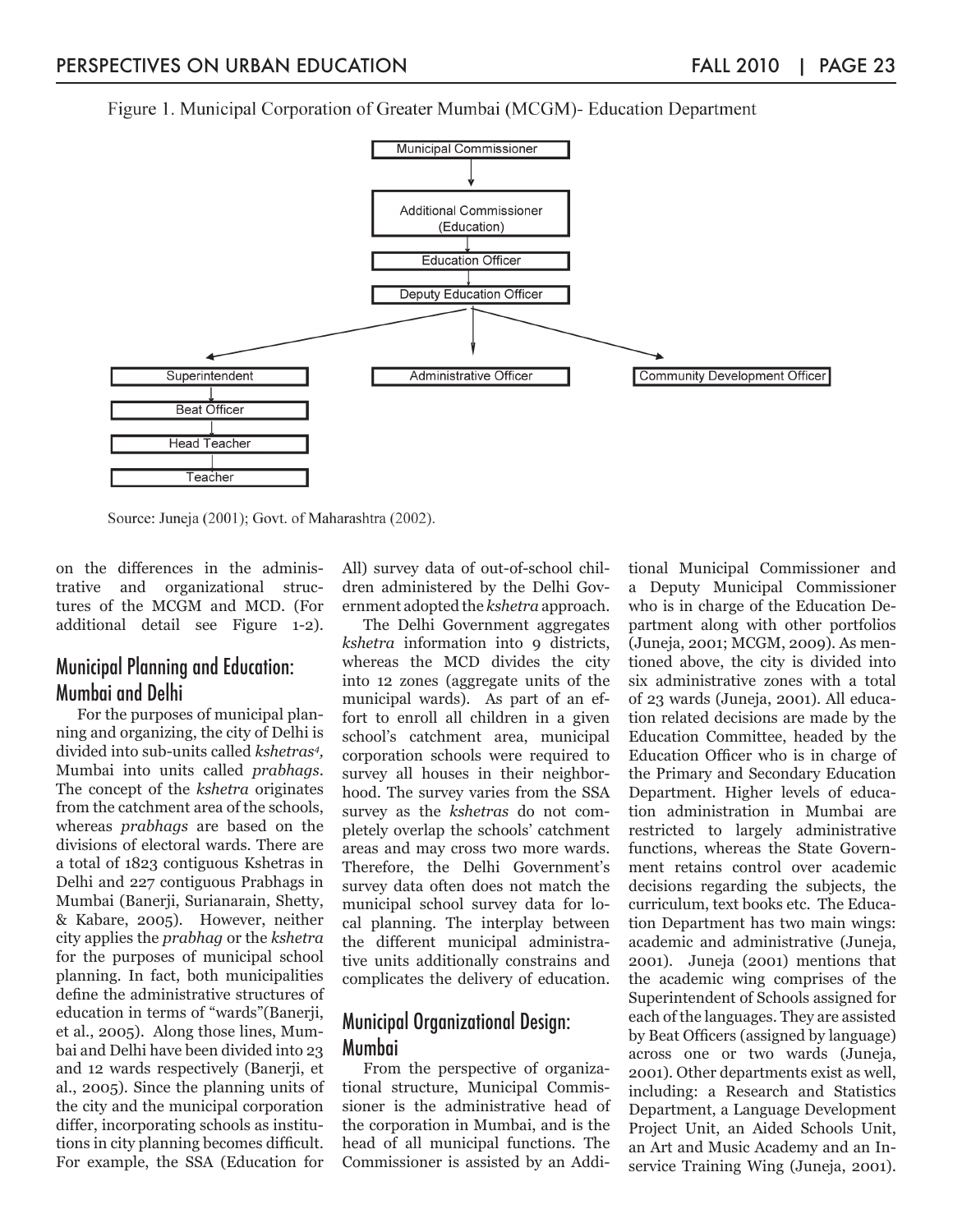Further, Juneja (2001) states that the administrative wing is headed by the Deputy Education Officers for each of the three zones (city, suburbs and extended suburbs). They are responsible for the overall performance of the education department. Superintendent supervise the work and get regular reports from Beat Officers (BO's), who are primarily responsible for academic achievement in the schools. Each BO is in charge of on average of 16 to 17 schools (Juneja, 2001). The city's 23 wards each have an Administrative Officer also concerned with the academic side. Ideally, the best teachers are promoted to the rank of Administrative Officer in order to extend best practice to a larger network of schools.

#### Municipal Organizational Design: Delhi

In Delhi, the Municipal Corporation of Delhi (MCD) bears the institutional responsibility for primary school education; it is perhaps the largest local body for education in India. It shares its educational responsibilities with other local agencies like the New Delhi Municipal Council (NDMC) and the Delhi cantonment, along with the Delhi Government Department of Education. The higher levels within the MCD organogram (Figure 2) are similar in authority and functions to the Greater Mumbai Department of Education (BMED). Similar to Mumbai, these levels assume largely administrative responsibilities and enjoy little or no role at all in shaping policy. However, where roles are distinguished in Mumbai by academic and administrative responsibility even at the lowest unit of disaggregation (schools), in Delhi the distinction is blurred closer to the ground. In Delhi, higher levels of the organization are associated with rolespecific responsibilities, lower levels with area-specific responsibilities.

The Director Primary Education is responsible for the overall planning and implementation of the MCD and reports to the MCD Commissioner or the Additional Municipal Commissioner (Figure 2). He is assisted by an Additional Director and zonal Deputy Education Officers and Assistant Education Officers. Construction activities are undertaken by the Corporation's Engineering Wing (MCD, 2009). The Director Primary Education and the Engineer-in-Chief work in close coordination under the overall control of the Commissioner, the Chief Executive Officer of the Corporation. Each zone has a relatively linear structure with a Deputy Education officer and an Assistant Education Officer, who both share the ultimate responsibility for all their wards' schools. Eight to ten school inspectors help the schools with their both administrative and academic issues, unlike Mumbai.

## Planning and Organization: Comparative Analysis

It is clear that the contextual factors of Mumbai and Delhi require a different set of capacities – namely planning, organizational design, and institutional levers with which to administer education – within each the institutional structures of each city. For example, Delhi is much more geographically spread out but relatively more homogeneous than Mumbai. Thus, institutional structures in Delhi require a range of administrative functions (including school construction and transport) but relatively simple academic functions (schools in fewer languages, etc.) In contrast, Mumbai's social and linguistic context demands a complex set of academic functions in addition to the administrative function—perhaps necessitating the distinction between the two roles even at the lowest unit of disaggregation.

#### INSTITUTIONAL RESOURCES: FUNDING

A very material resource that shapes institutional action is that of financial resources. In the case of funding, we examine the differential funding sources and expenditures on education within each city to understand fully the extent to which education is prioritized and delivered.

#### Municipal Funding: Delhi

MCD has three sources of funds to meet its entire budgetary requirement: Government of India (federal government), Government of Delhi, and its own revenues generated by way of property and other taxes and user charges. As far as the education budget of MCD is concerned, it is almost entirely dependent on Delhi Government funds. The revised plan outlays for 2008-09 for the Department of Education Delhi Government indicates that from the total recurrent amount allocated for general education, MCD is allotted 32.7 percent (Rs.1.37 billion out of Rs.4.19 billion), NDMC accounts for less than one percent (Rs.20 million out of Rs.4.19 billion) and the remaining is allocated to the Delhi Government's Department of Education schools (Government of Delhi, 2009). Combining local authorities (MCD and NDMC) and the Delhi Government Department of Education, recurrent expenditure on general education accounted for around 10.17% (Rs.4.19 billion out of the Rs.41.23 billion) from



#### Source: Interview data collected for the study by the authors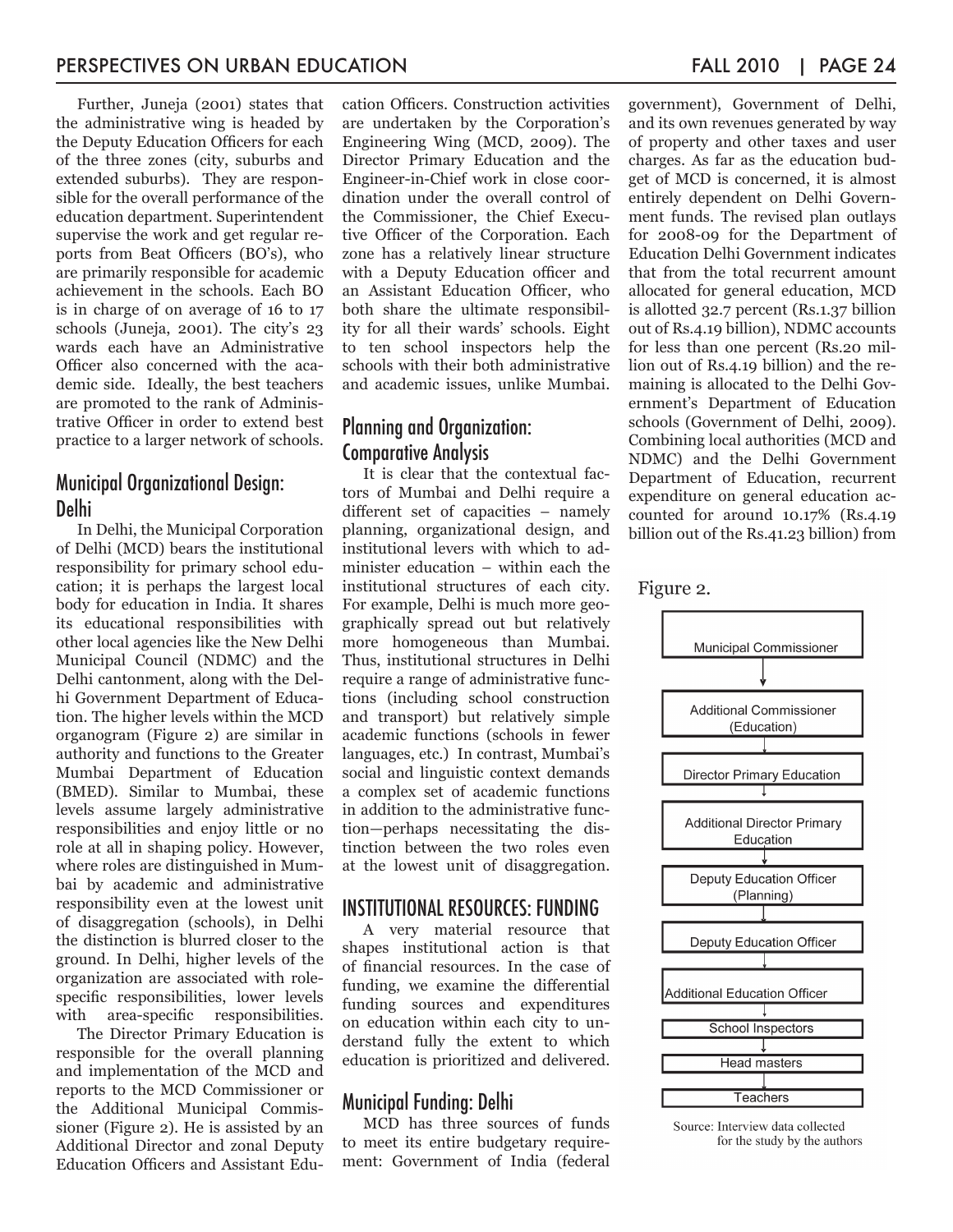the total Delhi Government Budget. Municipal Funding: Mumbai

MCGM is known to have the reputation of being the richest Municipal Corporations of India (Juneja, 2001). The MCGM Budget is divided into categories with Budget E (Fund Code 30) being the Education Budget. Budget E accounted for 10% of the total MCGM expenditure. The largest category is Budget "A" incorporating fund codes 11 (General Budget), 12 (Health Budget), 60 (Provident Fund) and 70 (Pension Fund). Budget A accounted to 83.21% of the total MCGM revenue Expenditures. Although MCGM has a small Education Budget (Budget E), the main source of income is the contributions from Budget A. Other sources of income are Grant-in-aid from the Government of Maharashtra and rent and other receipts from properties, which do not have a large share of the total budget outlays (MCGM, 2009). Therefore, in the case of Mumbai, the bulk of resources are generated from its own sources with little dependence on the state or other external sources (Juneja 2001).

In 2008-09, the MCGM spent around 10.88% (Rs.11.32 billion from a total of Rs.103.99 billion) of its net revenue expenditure on education (MCGM, 2009). MCGM budgets' suggests that Rs.10 million was spent towards the provision of free textbooks to students from grades one to ten (except those covered under SSA-Education for All program). The supply of educational materials such as uniforms, notebooks, compass boxes, tiffin-boxes, water bottles, raincoats etc. amounted to Rs.660 million for primary schools in the Budget year 2008-9. Attendance allowance to girls (Rs.1/- per day) to promote girls' education accounted for Rs.60.3 million in the primary school.

#### Municipal Funding: Comparative Analysis

The main difference between the two cities is that unlike the MCD, the MCGM generates most of its resources from local taxes—including property tax, octroi, taxes on vehicles, user charges on water electricity etc. This revenue forms the bulk of the resources

that the MCGM needs for its activities, and comprises between 60-70% of its total expenditure (Juneja, 2001). The MCGM receives some funds from the Maharashtra State Government, which is usually a small amount (MCGM, 2009). There are often lags in the disbursement of funds from the Delhi Government to local agencies like the MCD, New Delhi Municipal Corporation (NDMC) and the Delhi Cantonment. The MCD is required to submit budget plans every year to the Delhi Government; this budget goes through multiple iterations and negotiations before it is approved. Thus in the process, the MCD loses its autonomous power which comes from financial independence. Interdepartmental tussle within the MCD to gain access to more funds has the potential of adding more complications. Another factor that needs to be taken into account is the political angle. If two different political parties are elected as the state government and the municipal council, this set up may lead to political rivalries which may influence budget allocations and dispersion of funds.

An analysis of both city budgets indicates that almost 90 to 95% of the budget goes towards salaries and administration, mostly teacher salaries. Juneja (2001) points out that barely 4% of the education budget in the Mumbai Municipal Corporation goes towards nonsalary expenditures, a trend common throughout the country. The extent of resources available, and the ways in which resources are collected, allocated, and distributed pose a very real constraint to the delivery of education within each city. Mumbai's direct access and greater funding sources have not translated into a higher per capita spending on education. However, this may be due to the fact that the bureaucratic burden of revenue collection and generation is reduced for Delhi, which only has to spend the money allocated from the Government of Delhi. However, as this study has not fully examined the linkage between outlay and impact, it is not possible to successfully conclude that greater per capita expenditure results in greater outcomes. In addition, further research is necessary to understand the ramifications of centralizing or decentralizing the education budget, and the implications on school autonomy and accountability.

# INSTITUTIONAL RULES: THE PRACTICE OF POLICY

Research conducted by Banerji et. al (2005) revealed certain telling differences in the ways in which the institutional "rules" were enacted and interpreted at the ground level in Mumbai and Delhi. Government-run primary school principals in the two cities were asked questions based on five policy elements: access and overcrowding, mainstreaming, achievement, transition, and funds for and teaching learning. Their responses revealed the differences in practice and behavior as a result of institutional constraints. For example, school headmasters in Mumbai often came up with more creative local solutions to problems of access and overcrowding, whereas in Delhi they largely relied on the institutional administration to bail them out. This may not only highlight the limited capacity of school principals to make decisions but also underscore the differences in institutional norms between the two cities. Banerji et. al (2005) cite an example of a Delhi headmistress who narrated that she had completed all the required paperwork with the school inspector to request new classroom construction. However, there had been a several month delay in the release of the funds. As a result, there was a substantial delay in the construction of new classrooms in the school. She also seems to justify the delayed action by stating the entire process, which according to her is time consuming. The same question about overcrowding and access to schools in Mumbai had a different reaction. A Mumbai school headmaster reported that space is always a constraint, but the school finds ways to solve the problem. He noted that children are adjusted in other classrooms or a temporary solution is to have classes in the corridors and verandas. In the meantime, the Ward Officer is informed about the situation. The example here shows how the institutional rules play out in the schools, where Mumbai's administrators show much more in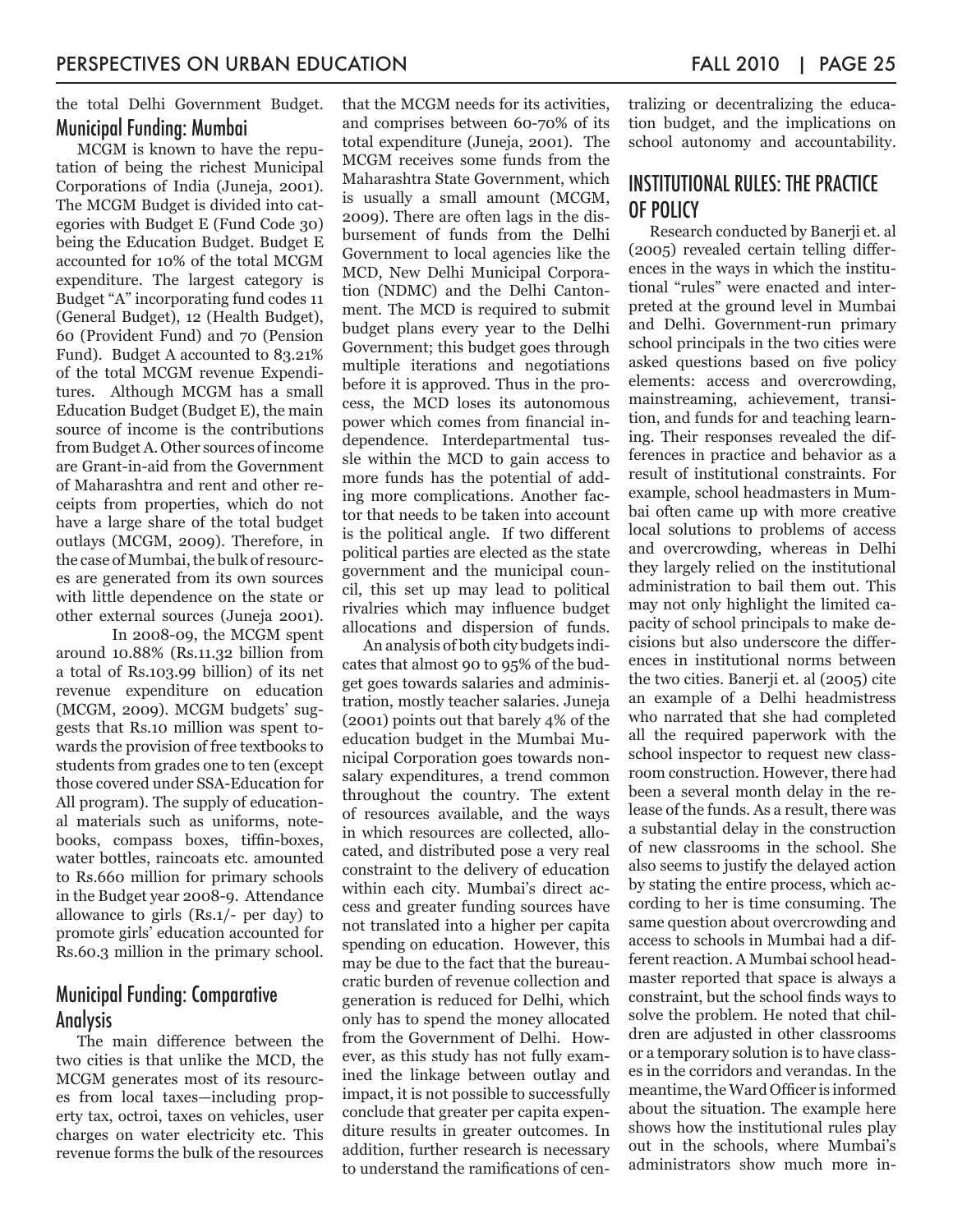novation as compared to Delhi's school officials' dependence on the "system" to resolve immediate problems.

From the perspective of improving student achievement*,* structural differences in education delivery may compound the differences due to existing poor conditions such as high student teacher ratios and lack of facilities—for example, the persistence of poor teaching and all-pass policies in Delhi, or the improper assignment of teachers to schools and the emphasis on remedial education in Mumbai. Specifically, responses from Delhi suggest that the schools need academic support from the Cluster Resource Centers (CRC) which are set up to support around 10- 12 schools in the same neighborhood (Banerji et. al, 2005). Dependence on organization structures and support systems is the way for Delhi to improve student achievement. In Mumbai, the solution was more school-based, as educators believed that remedial classes organized in the school for children lagging behind in certain subjects will improve academic performance. Mumbai again shows a more hands-on approach as compared to systemic dependence in Delhi. In terms of transferring children into new schools, responses from Mumbai schools were largely stymied by bureaucratic hurdles, whereas the Delhi schools were more flexible in admission policies. However it could be surmised that the combination of policy directive (easing of the requirement of affidavits for admission) as well as the less "complex" (relatively homogeneous, stable) academic environment may have enabled Delhi schools to adopt such an approach. It is clear that a lack of coordination delivery institutions (such as MCD and NDMC institutions in Delhi; MCGM and partial State Government institutions in Mumbai) is largely responsible for the poor performance with respect to transition to secondary education.

#### **CONCLUSION**

Institutional structures, culture, norms, and practices within different contexts can affect the implementation of educational policy to a great extent. This paper is an attempt to understand

the factors that influence the shaping of institutional culture, norms, and practice. We have endeavored to outline the basic set of institutional factors—environment, resources, administration, and rules—that may impact the practice of educational policy on the ground in two mega cities, Delhi and Mumbai, whose surface similarities are deconstructed at the level of contextual and institutional differences. A greater understanding of the ways in which education policy and practice are enacted on the ground would help reform institutional practices, and ultimately enhance institutional performance and accountability.

Educational policy goes through an intricate process by which it at once shapes and is shaped by the institutional actors within the system. Institutional contexts and challenges, planning and administration, organizational structures, the availability and utilization of resources, the norms followed for planning and implementation, and finally the perceptions, personal interests and preferences of the actors in these institutions can transform policy planning and implementation in unexpected ways. Thus, from the perspective of institutional environment, the urban contexts within each city not only dictate the priorities for education delivery within each city, but also reshape the delivery of education within these contexts in ways that need to be carefully considered. These appear to have posed specific challenges of scale in Delhi and scope in Mumbai. From the perspective of resources, it appears that despite being resource-rich and in control of revenue collection, the city of Mumbai is still limited by the mandated disbursement and allocation of funds. Arguably, while Mumbai may have access to financial resources, it may lack access to sufficiently decentralized spending to make the real difference. As stated above, further research is necessary to fully understand the differences in the budgeting and allocation mechanisms.

From the perspective of administration, both cities are victims of circumstance—whereby they lack alignment with municipal planning and organizing mechanisms. Further, the administra-

tive and bureaucratic institutions of each city are responsive to and perpetuate the necessities of their unique contexts.

Our paper does not suggest that all institutional characteristics should be challenged and substituted, as some of them maybe deeply ingrained in the institutional culture of the delivery of education. Indeed, some aspects of institutional characteristics are commendable and worth extending. However, this paper does make an appeal to policy makers and implementers not only think comparatively but also to be cognizant of the wider set of factors responsible for the delivery of education within different contexts.

#### ENDNOTES

1 The authors would like to thank Mr Shailendra Sharma, at Pratham Delhi Education Initiative [\(www.pratham.org](http://www.pratham.org)) for his useful insights that have been critical in shaping this paper.

2 Also this national framework is known as the *Sarva Shiksha Abhiyan* (MHRD, 2000).

3 Right to Education Act is in force now and the 6 month period given to the states to have stipulated PTR at school level is also over. So all states are required by law now to asses, recruit and appoint teachers in school. Besides, the School Management Committees are required to prepare school development plan which has to foresee the requirements of the next 3 years in advance.

4 This term was used by Delhi *Sarva Shiksha Abhiyan* as unit of micro planning for education delivery purposes. However, it does not have a legal basis and is not even mentioned in any of the official document of Department of Education in Delhi.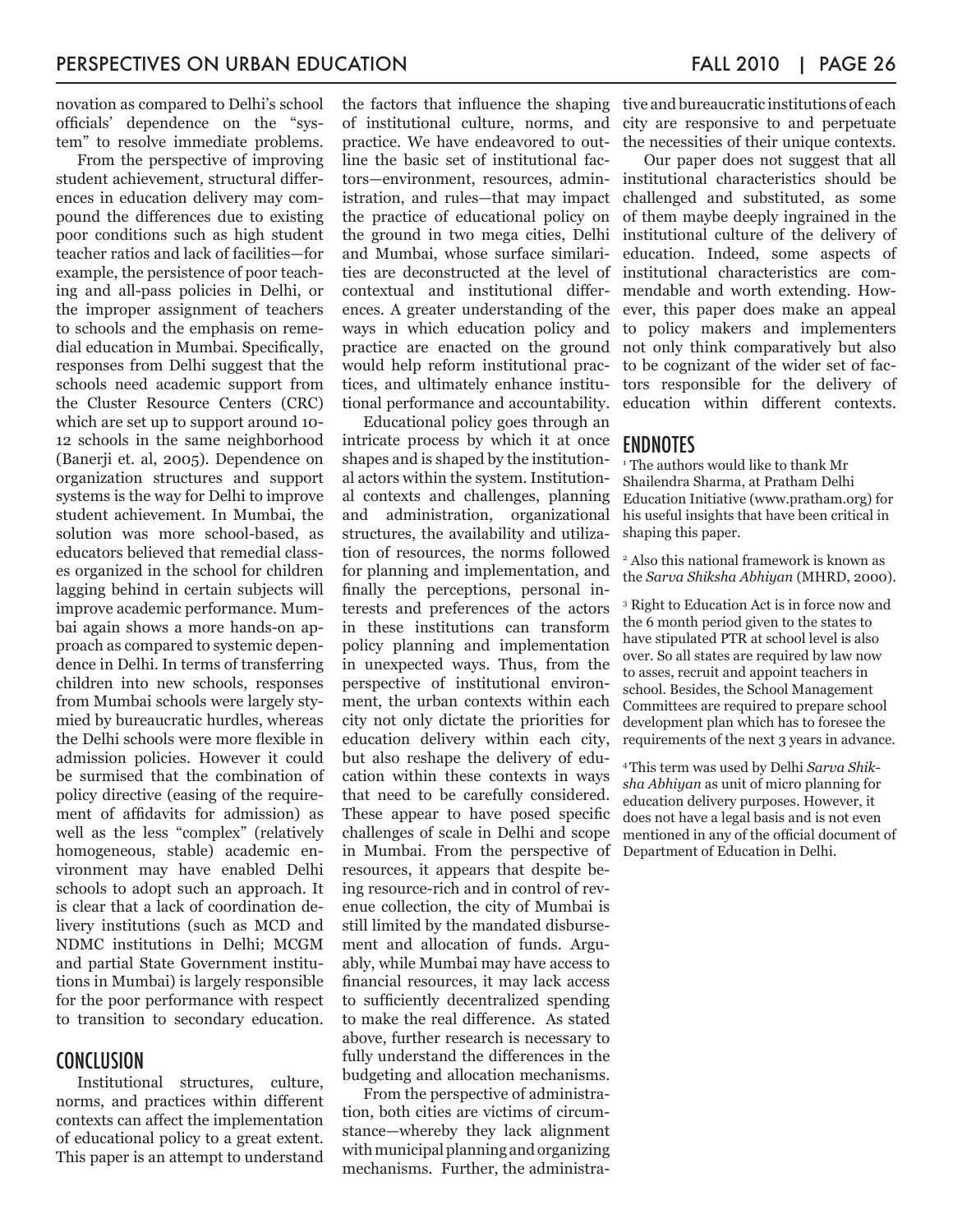#### PERSPECTIVES ON URBAN EDUCATION FALL 2010 | PAGE 27

**Radhika Iyengar** is a Ph.D. Candidate in the Economics and Education program at Teachers College, Columbia University. Previously, she has a Masters degree in Economics from the Delhi School of Economics, India. Her primary interest is in understanding how policy formulation can be integrated with practice, leading to better outcomes. Currently, she is working on her dissertation, "Social Capital as a Determinant of Schooling in Rural India: A Mixed Methods Study."

**Sharmi Surianarain** is an independent education consultant and is presently residing in Johannesburg, South Africa. Previously she has Masters Degrees from Harvard University and from Northwestern University. She has worked for a number of years in NGOs in India and continues to do applied developmental work in multiple developing countries in Africa and South Asia.

#### **REFERENCES**

- Baker, D., & LeTendre, G (2005). *National differences, global similarities: World Culture and the future of schooling*. Stanford, California: Stanford University Press.
- Banerji, R., Surianarain, S., Shetty, H., & Kabare, R. (2005). Universalizing elementary education in India's mega-cities. Delhi: UNESCO.
- Berger, P.L., & Luckmann, T. (1966). *The social construction of reality: A treatise in sociology of knowledge*. New York: Doubleday.
- Bray, W., & Thomas, T. (1995). *Levels of comparison in education studies: Different insights from different literatures and the value of multilevel analysis.* Harvard Education Review. 65(3), 472-490.
- Cummings, W. (1999). The InstituitonS of education: Compare, compare, compare! *Comparative Education Review*. 43(4), 413-437.
- Government of Maharashtra. (2002). *Human development report Maharashtra,* Finance and Planning Department and P. Commission. p. 1-333.
- Government of Delhi. (2004). *Economic survey of Delhi 2003-04*, Planning Commission. p. 1-40.
- Government of Delhi. (2009). *Sector wise progress report for upto the month of November'2008 under Annual Plan 2008-09.* Retrieved December 26, 2009, from the Online website: [http://www.delhi.gov.in/wps/wcm/connect/doit\\_](http://www.delhi.gov.in/wps/wcm/connect/doit_planning/Planning/Plan+Outlay+And+Expenditure/Annual+Plan+2008-2009/Sector+Wise) [planning/Planning/Plan+Outlay+And+Expenditure/Annual+Plan+2008-2009/Sector+Wise](http://www.delhi.gov.in/wps/wcm/connect/doit_planning/Planning/Plan+Outlay+And+Expenditure/Annual+Plan+2008-2009/Sector+Wise)
- Government of India. (2005). *10th Five Year Plan (2002-2007)* Planning Commission, [http://planningcommission.nic.](http://planningcommission.nic.in/plans/planrel/fiveyr/10th/default.htm) [in/plans/planrel/fiveyr/10th/default.htm](http://planningcommission.nic.in/plans/planrel/fiveyr/10th/default.htm).
- Juneja, N. (2001). *Primary education for all in the city of Mumbai, India: Challenges set by local actors*, in *School mapping and local-level planning*. UNESCO: International Institute for Educational Planning: Mumbai. p. 1-165.

\_\_\_\_\_\_\_. (2005). Is a "Blocked Chimney" liable for "Failing" municipal schools? Doubts from recent city case studies. In R. Banerji & S. Surianarain (Eds.), *City children, city schools* (pp. 72-95). Delhi: UNESCO.

- Ministry of Human Resource and Development (MHRD)(2005). *Right to Education Bill (DRAFT)*, Government of India. p. 1-44.
- Ministry of Human Resource Development (MHRD). (2000). National Plan of Action: India. Department of School Education and Literacy, Government of India.
- Municipal Corporation of Delhi (MCD). 2009. Retrieved December 26, 2009, from the Online website: *[http://www.](http://www.mcdonline.gov.in/) [mcdonline.gov.in/](http://www.mcdonline.gov.in/).*
- Municipal Corporation of Greater Mumbai (MCGM). (2009) Retrieved December 26, 2009, from the Online website: <http://www.mcgm.gov.in/>.
- Sewell, J. (1992). A theory of structure: Duality, agency, and transformation. *American Journal of Sociology*, *98*(1), 1.

Sharma, S. (2007). *Role of municipal corporation in education & 74th Amendment*. Pratham India Education Initiative.